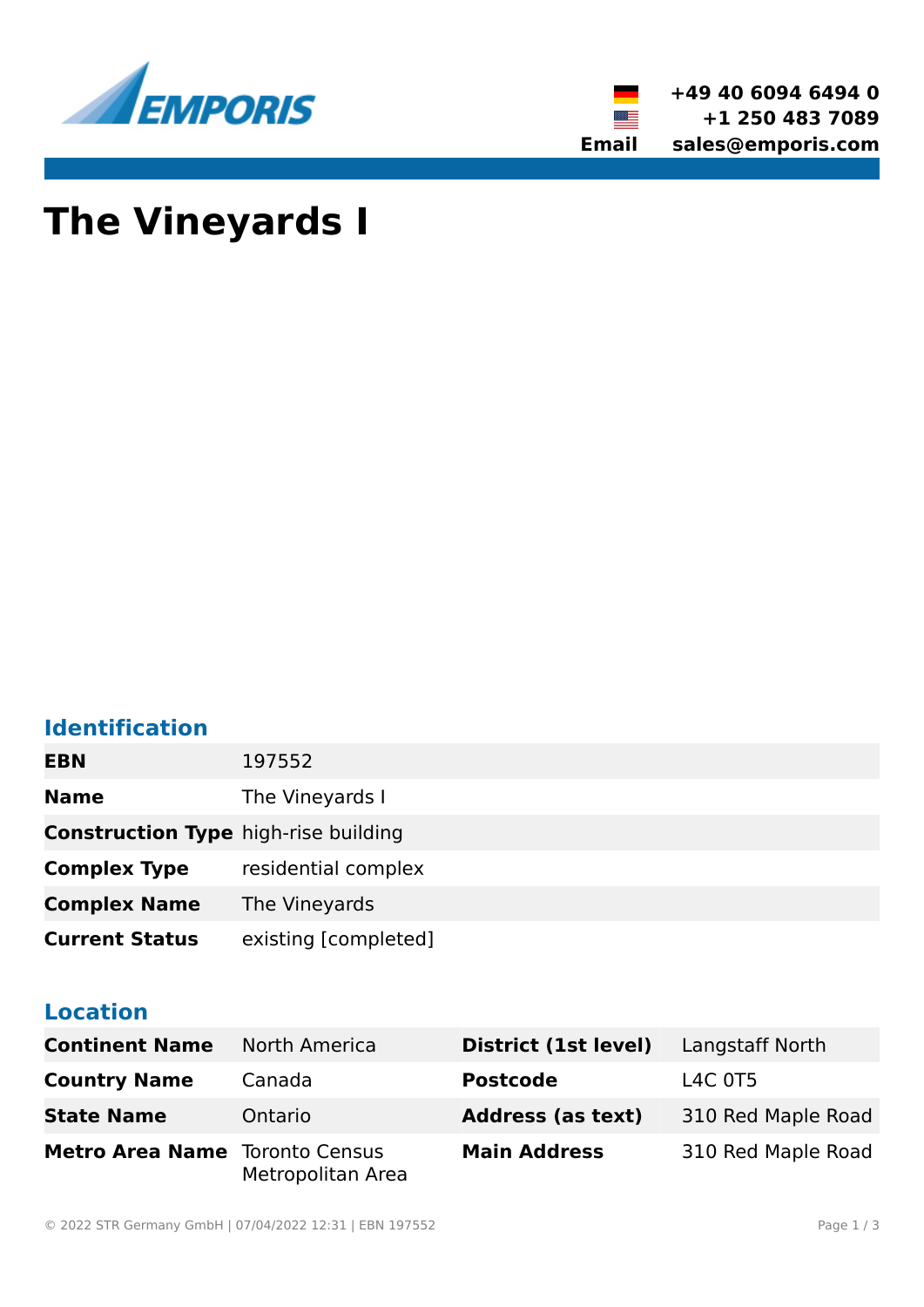

| <b>City Name</b>                    | <b>Richmond Hill</b>    |                          |                     |
|-------------------------------------|-------------------------|--------------------------|---------------------|
|                                     |                         |                          |                     |
| <b>Description</b>                  |                         |                          |                     |
| <b>Main Usage</b>                   | residential condominium |                          |                     |
|                                     |                         |                          |                     |
| <b>Spatial dimensions</b>           |                         |                          |                     |
| <b>Height (estimated)</b>           | 162.56 ft               | <b>Units</b>             | <b>Buy full PDF</b> |
| <b>Floors (overground)</b>          | 14                      |                          |                     |
|                                     |                         |                          |                     |
| <b>Years and costs</b>              |                         |                          |                     |
| <b>Year (construction</b><br>start) |                         |                          | 2005                |
|                                     |                         |                          |                     |
| <b>Involved companies</b>           |                         |                          |                     |
| <b>Developer</b>                    | Buy full PDF            | <b>Interior Designer</b> | <b>Buy full PDF</b> |
|                                     |                         |                          |                     |

## **Need additional information? Contact us now!**

Phone **+49 40 6094 6494 0**<br>Phone **+1 250 483 7089** Phone **+1 250 483 7089** Email **<sales@emporis.com>**

Hamburg 09:00 am - 07:00 pm<br>New York 03:00 am - 01:00 pm New York 03:00 am - 01:00 pm<br>Tokyo 04:00 pm - 02:00 am 04:00 pm - 02:00 am